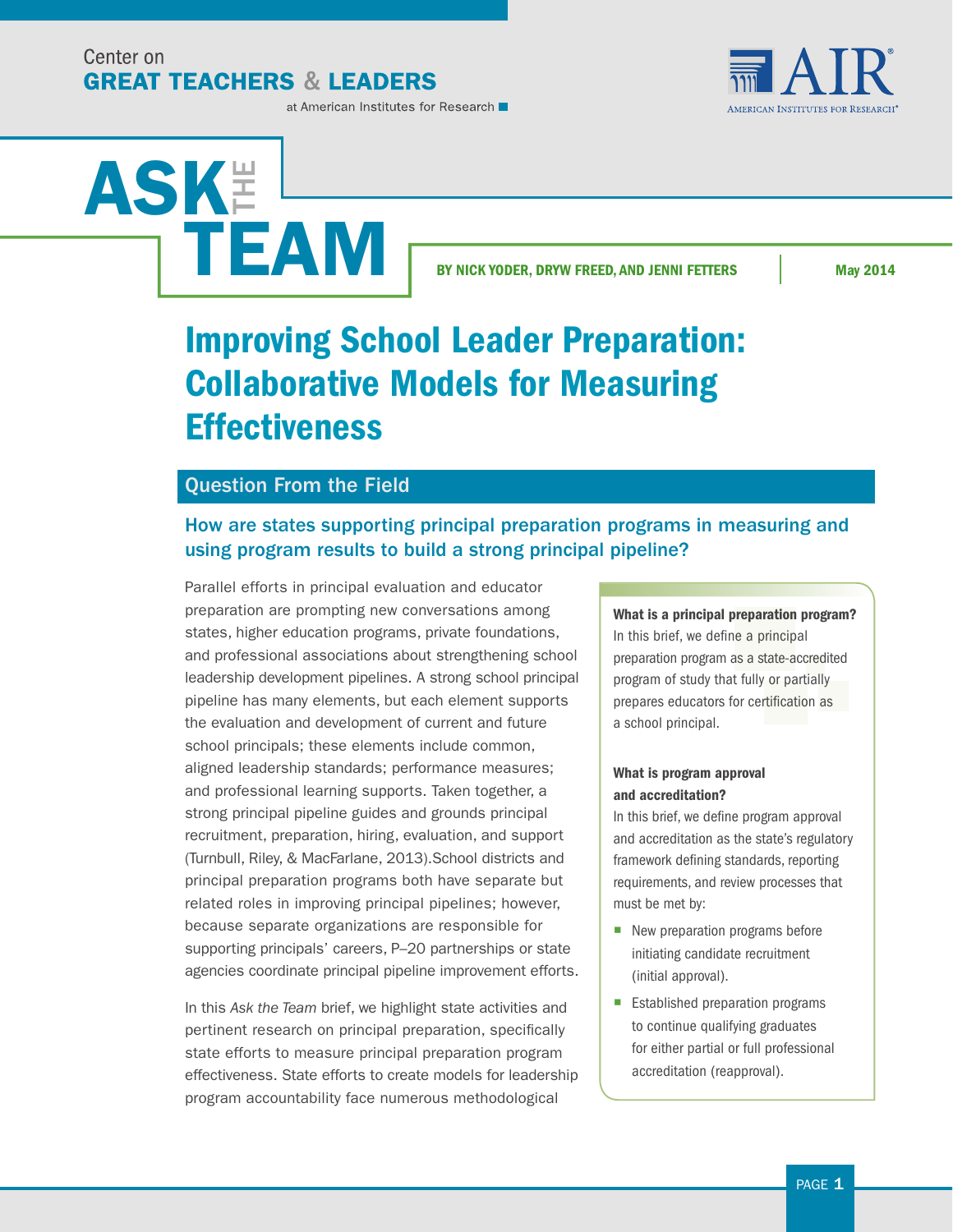challenges. To inform collaborative efforts across a variety of policymakers and stakeholders, we reviewed information on principal preparation accountability models, examined existing reports on pilot approaches in states, and identified existing partnerships that are tackling this challenging work. In the sections that follow, we offer information on the following:

- **State of the state:** What measures do most states say they collect and how do they use the data?
- **Exting the waters:** What new accountability models are states piloting?
- **Charting your course:** What are some strategies for establishing a collaborative model?

We offer these examples as a starting point for discussions on principal preparation program effectiveness, continuous improvement, and accountability. The Center on Great Teachers and

Leaders (GTL Center) does not endorse any of the models described in the brief but rather offers them for informational purposes only.

Introduction. Our search indicates that principal preparation programs ascribe to common standards for principal professional practice, but the programs do not commonly have performance measures that are tied to principals' postgraduation experiences. State education agencies, districts, and national organizations are currently collaborating to develop valid and reliable measures of how preparation program content, clinical experiences, and training supports provide optimal learning opportunities to future principals.

Our review identified few principal preparation policy reviews or accountability models. Previous reviews of state accountability and approval systems for leadership preparation have identified an overall lack of rigor in program accountability measures and inadequate data on program impacts (Briggs, Cheney, Davis, & Moll, 2013). No widely accepted model of preparation program accountability exists and few research studies find connections between principal preparation program features and principal success, school performance, or improved school culture. This lack of guidance makes collaboration among multiple actors—state education agencies, policymakers, institutions of higher education, national associations, districts, and foundations—crucial in identifying new models for leadership preparation accountability and program evaluation.

#### Report to Note

The [Reform Support Network](http://www.icfi.com/insights/projects/families-and-communities/reform-support-network)'s (RSN's) [Promising Practices in Approving](http://www2.ed.gov/about/inits/ed/implementation-support-unit/tech-assist/promising-practices-principal-preparation.pdf)  [and Renewing Principal Preparation](http://www2.ed.gov/about/inits/ed/implementation-support-unit/tech-assist/promising-practices-principal-preparation.pdf)  [Programs](http://www2.ed.gov/about/inits/ed/implementation-support-unit/tech-assist/promising-practices-principal-preparation.pdf) (February 2014) offers five recommendations for state leaders interested in improving principal preparation. Based on policy analysis and interviews with several states' leaders, RSN compiled a set of helpful considerations:

- "Create clear and comprehensive expectations for programs.
- Establish specific, quality-focused fieldwork criteria.
- Plan how to collect and use outcome data.
- Conduct site visits for approving and renewing programs.
- $\blacksquare$  Clearly indicate requirements on the application for new programs." (p. 1)

The report includes links to example approval frameworks and guidelines from several states. *Source:* [http://www2.ed.gov/about/inits/](http://www2.ed.gov/about/inits/ed/implementation-support-unit/tech-assist/promising-practices-principal-preparation.pdf) [ed/implementation-support-unit/](http://www2.ed.gov/about/inits/ed/implementation-support-unit/tech-assist/promising-practices-principal-preparation.pdf) [ech-assist/promising-practices-principal](http://www2.ed.gov/about/inits/ed/implementation-support-unit/tech-assist/promising-practices-principal-preparation.pdf)[preparation.pdf](http://www2.ed.gov/about/inits/ed/implementation-support-unit/tech-assist/promising-practices-principal-preparation.pdf)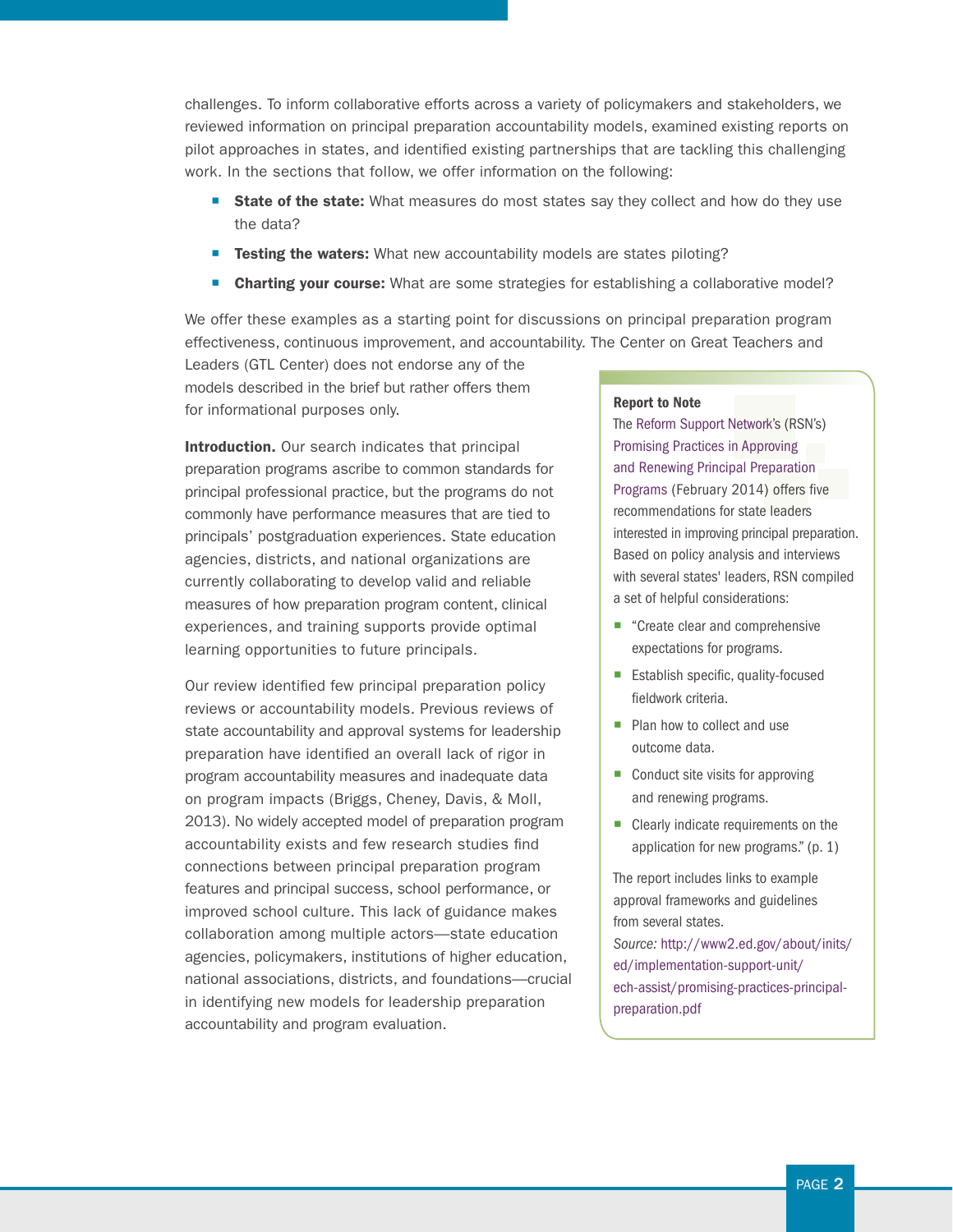## 1. STATE OF THE STATE

What measures do most states say they collect and how do they use the data?

States vary widely in how they assess principal preparation program quality and effectiveness, but they typically do so as part of program approval and renewal processes (Briggs et al., 2013). To help clarify how different categories of measures are related to each other, we have grouped them into two types that we will use throughout the brief when describing state approaches to measurement:

- **Program Characteristics:** descriptions of program features and rationales that comprise the principal candidate's learning experience, such as candidate selection criteria, program standards, program documents, candidate completion requirements, curriculum and coursework, or clinical experience descriptions.
- **Program Outcomes:** measures of immediate program impact on the principal pipeline, such as rates of graduate licensure, candidate graduation and certification rates, job placement especially in high-need schools—and principal retention. Other outcome data could include candidates' persistence in the program, candidates' success in the program (such as GPA), and candidate graduation rates.

Program outcomes also can include the principal preparation graduates' effectiveness as school leaders after leaving the program, such as performance evaluation ratings, which might provide evidence of the following: impact on teacher effectiveness and retention, school climate, and student achievement and learning, or information from other data sources, including employer satisfaction surveys, graduation rates, and student retention.

## Partnership **Spotlight**

[Center for the Evaluation of Educational Leadership Preparation and Practice](http://edleaderprep.org/) (CELP) at the [University Council for](http://www.ucea.org)  [Educational Administration](http://www.ucea.org) (UCEA)

Principal preparation programs vary in both their intended program outcomes and their approach to gathering information about program effects. The CELP initiative is intended "to make available valid and reliable evaluation research tools, methods, and training materials and strategies for leadership preparation programs" that have a research base and are useful to the continuous improvement of programs. In collaboration with UCEA members throughout the United States, the center offers several program evaluation tools, including [formative and summative](http://edleaderprep.org/storage/Developing%20Evaluation%20Evidence%202013.pdf)  [evaluation planner](http://edleaderprep.org/storage/Developing%20Evaluation%20Evidence%202013.pdf)s and [INSPIRE surveys](http://edleaderprepucea.squarespace.com/evaluation-surveys/) that provide 360-degree data on program quality and graduate impacts on leadership, school conditions, and student learning.

*Source*:<http://edleaderprep.org/>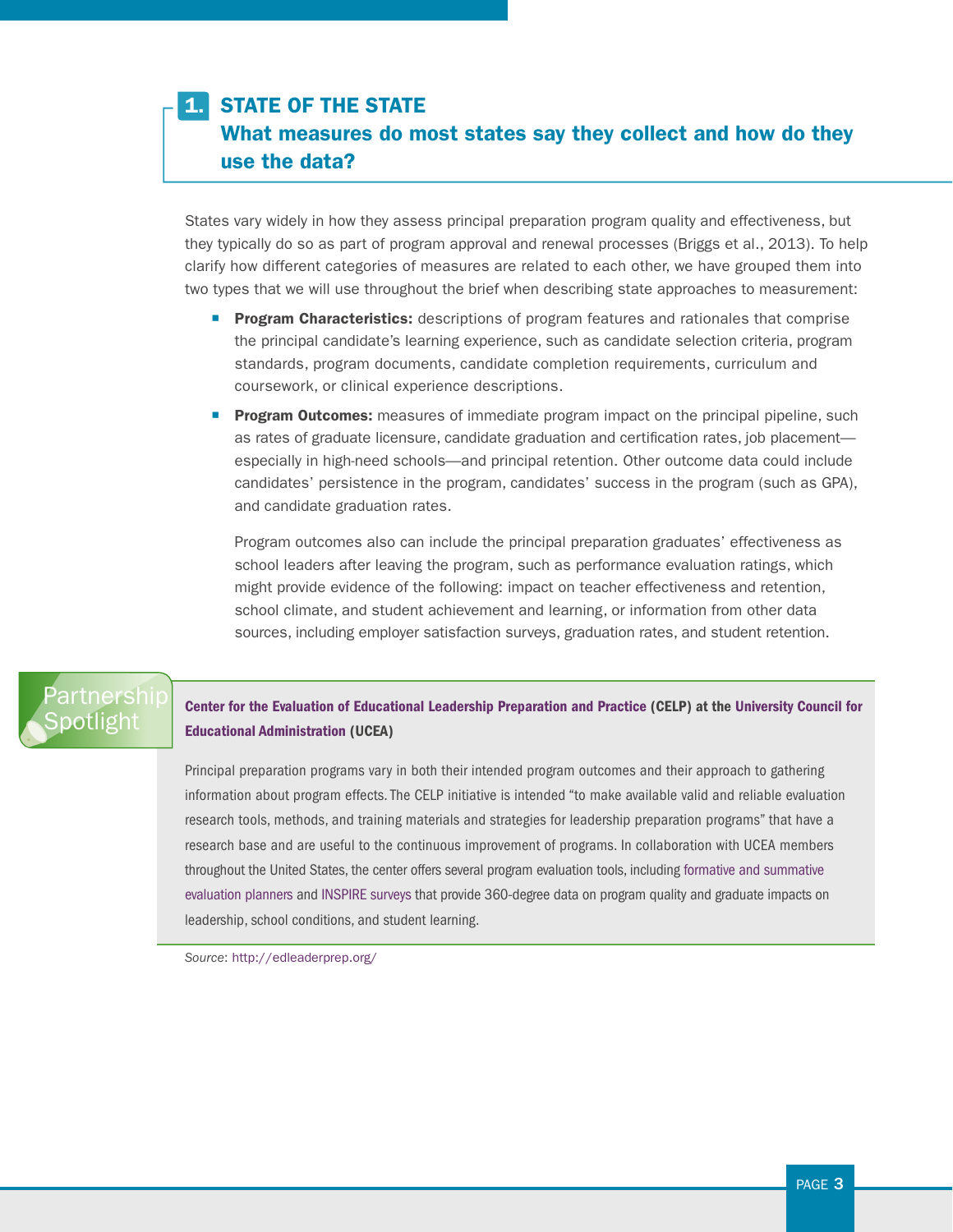## Partnership **Spotlight**

#### Alliance to Reform Education Leadership (AREL) at the George W. Bush Institute

The [Alliance to Reform Education Leadership](http://www.bushcenter.org/alliance-reform-education-leadership/arel-network) (AREL) at the [George W. Bush Institute](http://www.bushcenter.org/george-w-bush-institute) is a network of 28 principal preparation programs in 15 states and the District of Columbia working on measuring program effectiveness. AREL's network includes 28 principal preparation programs. The preparation programs were selected and assessed against AREL's [Nine Principal Preparation Competencies,](http://www.bushcenter.org/sites/default/files/ninecompetencies.pdf) which include a requirement for data collection as part of program evaluation: Each of the 28 programs is sorted into one of three categories based on their level of maturity, effectiveness, and data collection:

- **Exemplary programs** have demonstrated success over time and are considered among the best in the country. The programs are currently collecting and evaluating outcome data on the impact of their graduates on student achievement and seeing positive results.
- **EXECTE Accelerating programs** have adopted the AREL leadership program element standards and are beginning to collect data on program graduates.
- **Start-up programs** have adopted the AREL leadership program element standards but are still in the process of recruiting and graduating candidates.

The AREL network has begun its work by assessing state-level capacity for collecting and using student learning, school demographic, and human resources information for principal preparation program accountability, and is working on an evaluation of its network programs.

*Source:* <http://www.bushcenter.org/alliance-reform-education-leadership/arel-network>

In 2012, AREL launched the [Principal Policy State Survey](http://www.bushcenter.org/alliance-reform-education-leadership/arel-state-policy-project), which asked all 50 chief state school officers about a range of principal policies in their states, including principal workforce data collection and state requirements for principal preparation program approval (Briggs et al., 2013). AREL's first report summarizing the survey results, *[Operating in the Dark: What Outdated State Policies and Data](http://www.bushcenter.org/sites/default/files/GWBI-Op_inthe_Dark_ExSum_v17_web.pdf.pdf)  [Gaps Mean For Effective School Leadership](http://www.bushcenter.org/sites/default/files/GWBI-Op_inthe_Dark_ExSum_v17_web.pdf.pdf)*, found that:

- States generally do not use their existing oversight, licensure, and data-monitoring powers to improve school leadership pipelines.
- Many states lack the most basic data for monitoring the supply of principals for schools, such as the number of candidates graduating from programs and obtaining licensure.
- Few states link data on principal effectiveness in schools back to the education programs that prepared them as school leaders.
- Most states are currently unable to distinguish their most successful preparation programs from their least effective ones, which hampers accountability efforts and strategic efforts to improve principal quality.

Relying on AREL's survey data, in Figure 1, we provide a brief overview of the number of states that reported using several different measures of program characteristics as part of their program approval process.<sup>1</sup>

<sup>1</sup> The full survey findings are presented in AREL's *Operating in the Dark: What Outdated State Policies and Data Gaps Mean for Effective School Leadership.*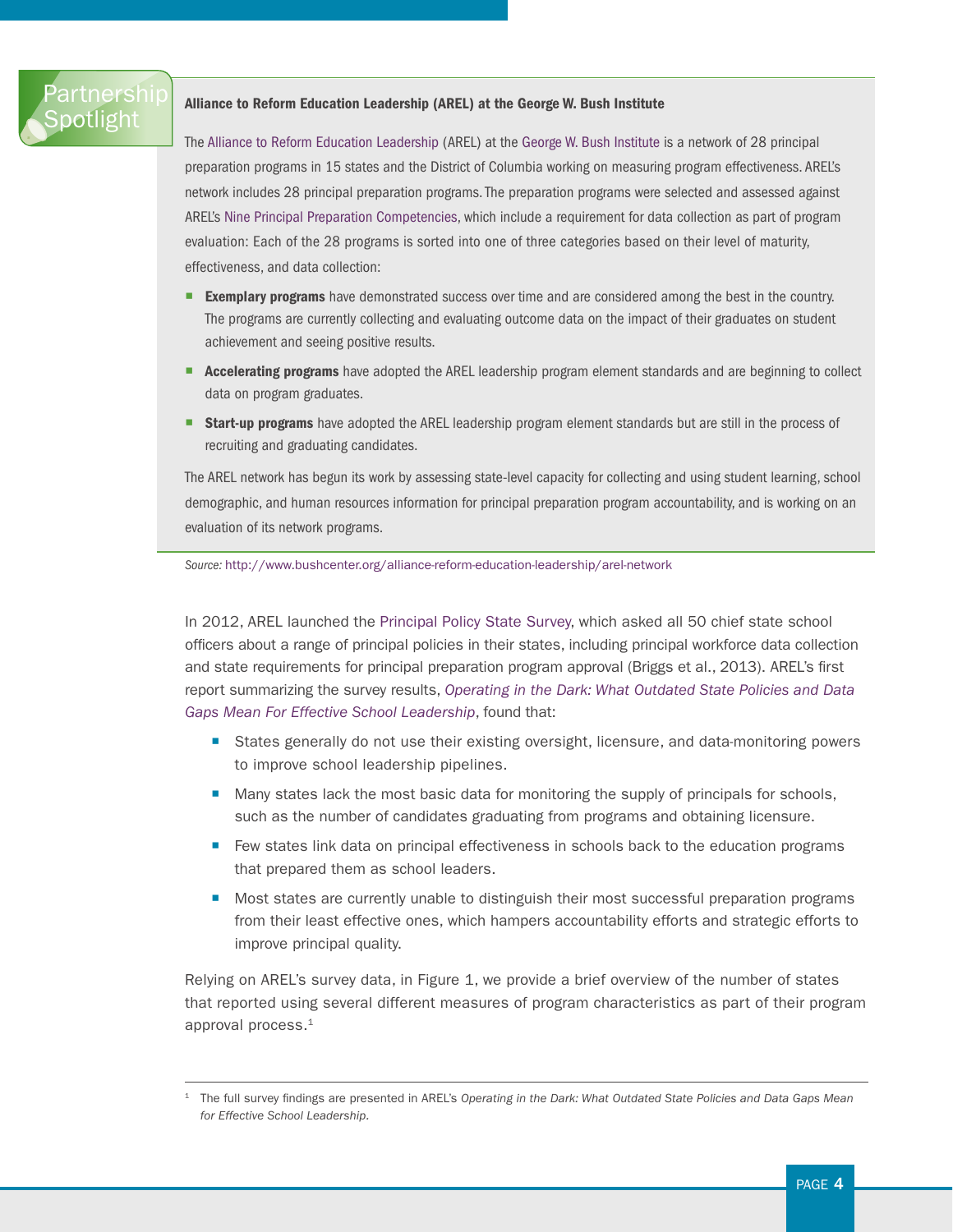

## Figure 1. Types of Information on Program Characteristics Required for Program Approval (State Self-Report)<sup>2</sup>

The chief state school officers responding to the survey noted that the state gathered program quality information on principal preparation programs. As Figure 1 indicates, most states report requiring information on preparation program standards or competency frameworks, program purpose, and program completion requirements. More than half of states also examine program coursework and context; information about candidate selection criteria and processes is less commonly collected—less than half of states say they do so. Information on recruitment efforts, program evaluation practices, clinical leadership experiences, and postgraduate supports is collected in less than a quarter of all states.

With the exception of licensure attainment rates for programs, few chief state school officers commented that their state gathered program outcomes data. Table 1 describes the types of outcome measures that states reported collecting and using as part of principal preparation program approval and reapproval. Between one third and one quarter of all states report collecting data for outcome measures, and even fewer use the data for program approval or reapproval.

#### Looking for State-by-State Data?

AREL offers two ways to view the survey results for individual states: You can download individual, in-depth state profiles for each state from AREL's [interactive, online map](http://www.bushcenter.org/alliance-reform-education-leadership/arel-state-policy-project) or you can download the information for all 50 states in [a single table](http://www.bushcenter.org/sites/default/files/2012%20Principal%20Policy%20State%20Snapshot%20Data.xlsx).

<sup>2</sup> Note: The AREL survey questions on program approval are structured around AREL's "Nine Principal Preparation Competencies"; because the data are based on state self-report, states likely use additional program characteristics measures beyond those represented in Figure 1.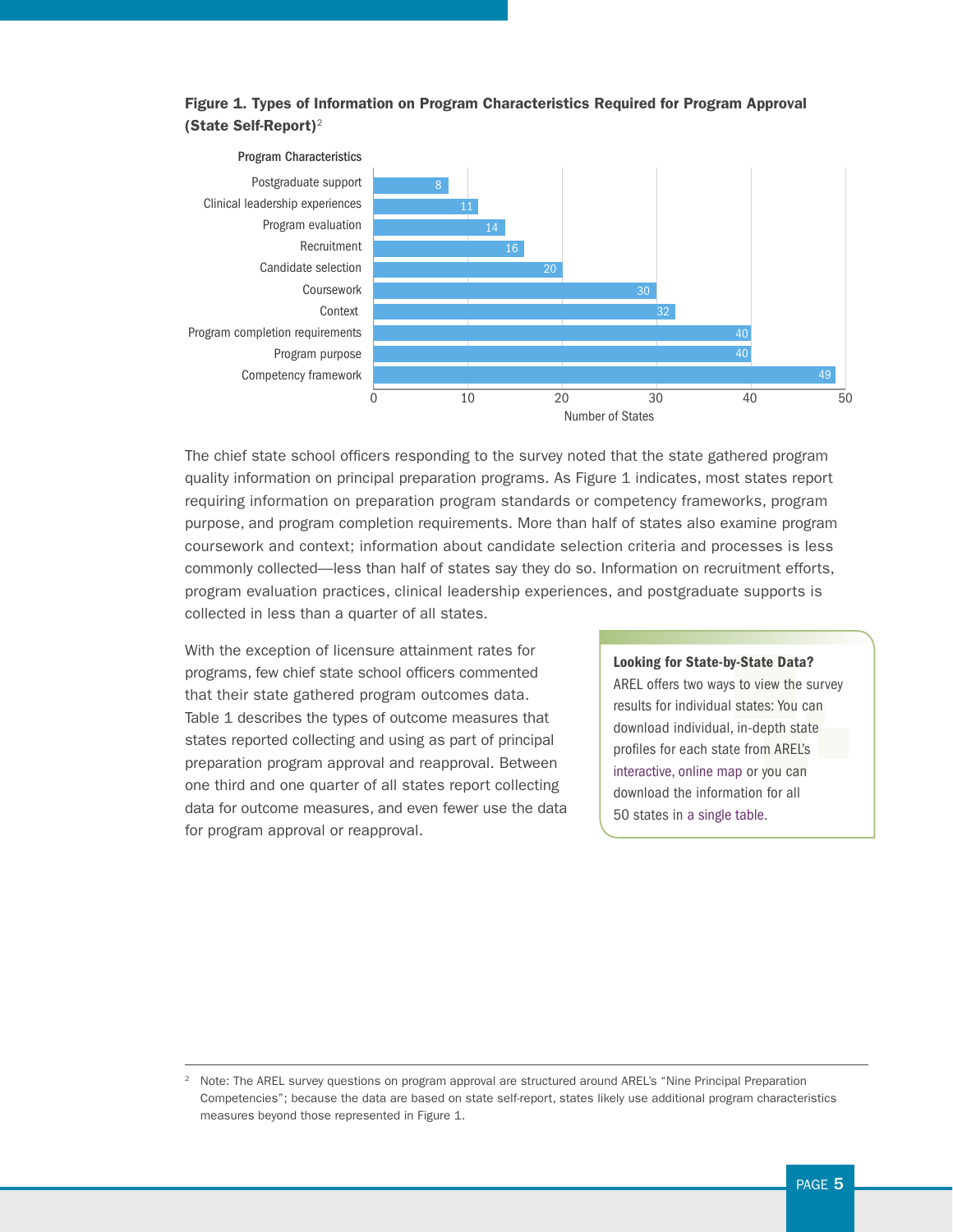#### Table 1. Types of Outcome Measures and Uses (State Self-Report)

|                                                        |                                      | <b>Number of States</b>                                          |                                                  |
|--------------------------------------------------------|--------------------------------------|------------------------------------------------------------------|--------------------------------------------------|
|                                                        | <b>Ensure Data are</b><br>Collected* | <b>Use the Measure</b><br>for Initial Program<br><b>Approval</b> | Use the Measure for<br><b>Program Reapproval</b> |
| <b>Program Outcome Measures</b>                        |                                      |                                                                  |                                                  |
| 1. Principal job placement rates                       | 19                                   |                                                                  | 9                                                |
| 2. Principal retention rates in the job                | 13                                   | 5                                                                | 6                                                |
| 3. Graduates earning licensure                         | N/A                                  | 24                                                               | N/A                                              |
| 4. Principal impact on student learning or achievement | 16                                   | 8                                                                | 14                                               |
| 5. Principal evaluation                                | 16                                   | 13                                                               | 11                                               |

\*Either the state collects the data or requires preparation programs to collect the data.

## 2. TESTING THE WATERS What New Accountability Models are States Piloting?

As the AREL report highlighted, most states limit existing evaluation and approval processes to measures of program characteristics. In partnership with other organizations, states are convening stakeholder groups to discuss improving educator preparation accountability. One part of these

multifaceted conversations has focused on evaluation methods for principal preparation programs, including possible outcome variables for states to use as part of an accountability model.

An emerging approach is creating annual report cards that are compiled by state education agencies in concert with preparation programs. In the wake of federal Race to the Top awards, several states, such as Florida, Louisiana, North Carolina, and Tennessee, committed to developing stronger mechanisms for preparation program accountability that included linking preparation programs with their graduates' performance evaluation data after placement. Although few states are currently far enough along to actually produce this data linkage, the proposed report cards feature data on a range of program outcomes, including program participant satisfaction survey results and program graduate performance evaluation data, such as impacts on school climate, teacher quality, and student learning. For an early example of an online report card, check out North Carolina's [Institutions of Higher](http://apps.schools.nc.gov/pls/apex/f?p=141:1:0:::::)  [Education Educator Preparation Program Report Cards.](http://apps.schools.nc.gov/pls/apex/f?p=141:1:0:::::)

#### Did You Know?

The [Council for the Accreditation of](http://caepnet.org/)  [Educator Preparation](http://caepnet.org/) (CAEP) adopted [new accreditation standards](http://caepnet.files.wordpress.com/2013/09/final_board_approved1.pdf) for education preparation programs in August 2013. The new standards include a stronger emphasis on developing a "culture of evidence." To support preparation programs in meeting the new standards, the council released its [CAEP Evidence Guide](http://caepnet.files.wordpress.com/2014/02/caep_evidence_guide1.pdf), which explains CAEP's perspective on what a "culture of evidence" looks like in the use of data in educator preparation and accreditation. The guide includes protocols and instructions for collecting and analyzing data, as well as guidance on what constitutes valid evidence and suggestions for collecting evidence on the impact of graduates on student learning. *Source:* <http://caepnet.org/>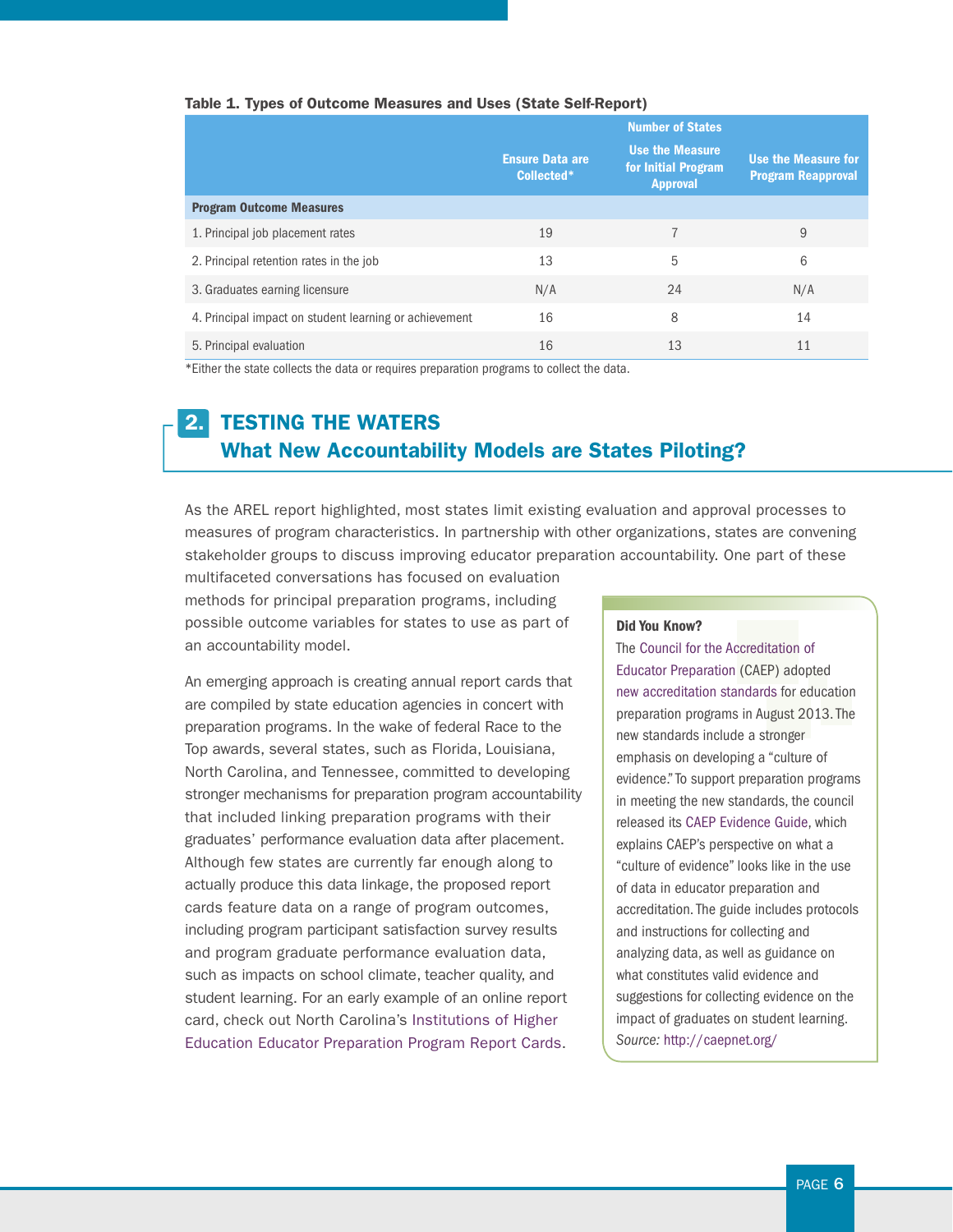Because report cards are compiled annually, they hold promise to provide programs, candidates, and state agency staff with timely and actionable information about program effectiveness. Reapproval processes in most states occur roughly every five to seven years. The data collected as part of the annual report card could contribute to reapproval assessments, but they enable states and programs to collaborate in identifying and acting on program successes and challenges as part of a continuous improvement process.

## State [Spotlight](https://www.ohiohighered.org/2013_ohio_educator_performance_reports#overview)

**Ohio.** As part of a broader effort at strengthening program evaluation for educator preparation programs, Ohio's [Board of Regents](https://www.ohiohighered.org/sites/ohiohighered.org/files/uploads/education-prep/documents/OhioPreparationMetrics_Aug2012.pdf) has implemented an [annual report card](https://www.ohiohighered.org/2013_ohio_educator_performance_reports#overview) for teacher and principal preparation programs. The report card requires collaboration between the Board of Regents, the Ohio Department of Education, and higher education institutions to share data in order to link the performance of program graduates after they begin serving in schools. The state took a collaborative approach to the development of the report cards, inviting 13 public and 38 private educator preparation institutions to participate in the development process. The report card includes the following measures:

- Licensure test scores
- Value-added data (schoolwide for administrators)
- Candidate academic measures
- Field and clinical experiences
- Preservice candidate survey results
- Resident educator survey results
- Resident educator persistence data
- Excellence and innovation initiatives (which could include placement rates in hard-to-staff schools)
- National accreditation

*Source*: [https://www.ohiohighered.org/2013\\_ohio\\_educator\\_performance\\_reports#overview](https://www.ohiohighered.org/2013_ohio_educator_performance_reports#overview)

## artnershir **Spotlight**

#### [Network for Transforming Educator Preparation](http://www.ccsso.org/News_and_Events/Press_Releases/Seven_States_Selected_to_Join_Network_for_Transforming_Educator_Preparation.html) (NTEP)

The [Council of Chief State School Officers](http://www.ccsso.org) (CCSSO) has selected seven states—Connecticut, Georgia, Idaho, Kentucky, Louisiana, Massachusetts, and Washington—to participate in NTEP, a two-year pilot focused on transforming educator preparation and entry systems into the profession. With support from 17 national organizations, NTEP is helping states take action in three key policy areas: licensure, program approval, and analyzing and reporting information to improve preparation programs (CCSSO, 2013).

The NTEP pilot builds on [policy recommendations](http://www.ccsso.org/Documents/2012/Our%20Responsibility%20Our%20Promise_2012.pdf) developed by CCSSO's Task Force on Educator Preparation and Entry into the Profession, which included nine state chiefs and members from the National Governors Association (NGA) and the National Association of State Boards of Education (NASBE). The recommendations include actions that states should take to improve the rigor of principal preparation program approval and to better support preparation programs in collecting data through multiple measures of program quality and effectiveness.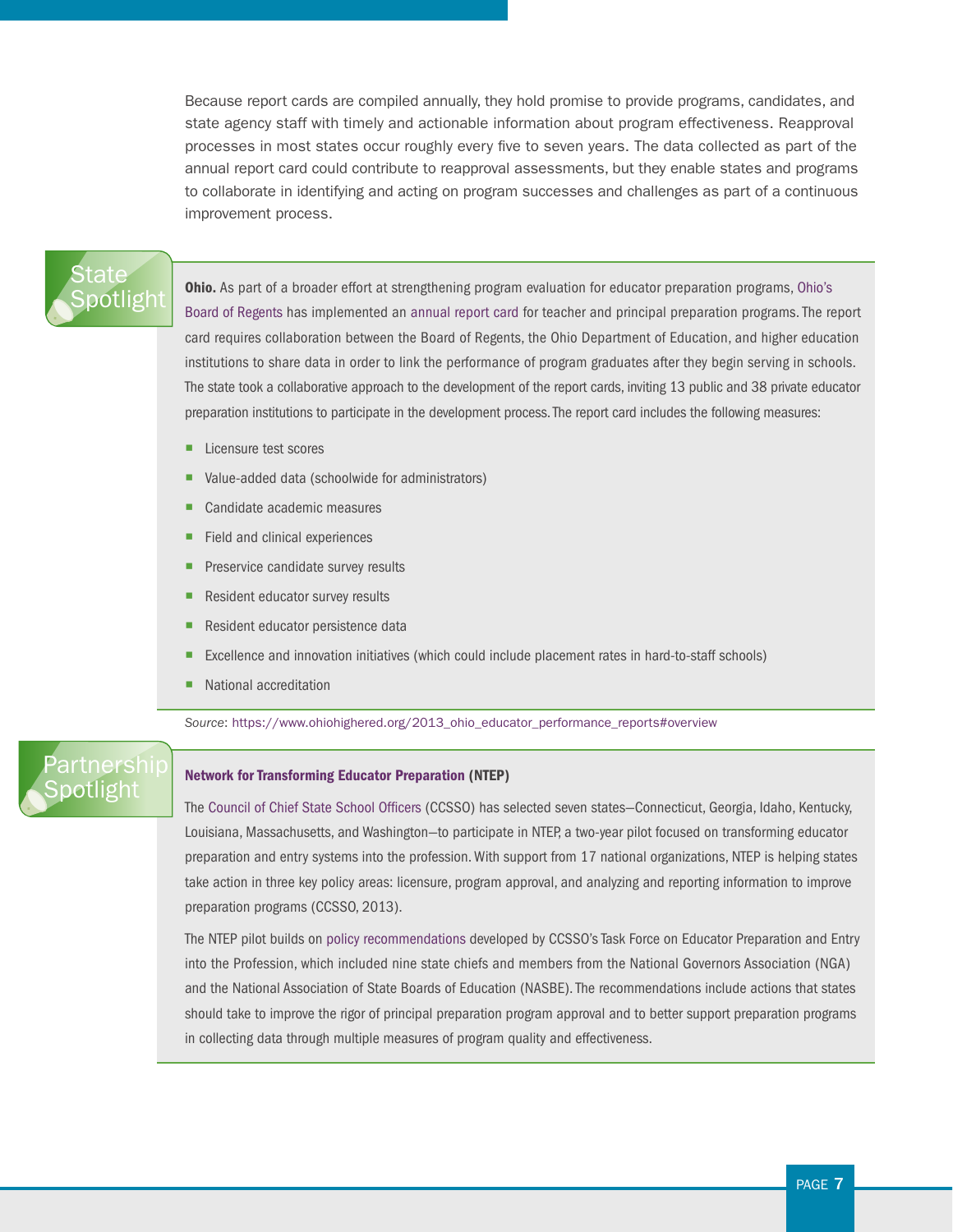## CHARTING YOUR COURSE

## Guiding Questions for Establishing a Collaborative Model in Your State

Developing measures that are sound and useful for preparation program review, assessment, and improvement requires a collaborative approach. The key to any successful effort at improving school leader preparation is collaboration between state education agency staff, institutions of higher education, preparation programs, and districts (Jackson & Kelley, 2002). The following questions are designed for state education agency staff to consider as they initiate reforms to principal preparation program accountability. Not all questions may be applicable to your state context. Choose the questions that fit your needs.

#### Clarify Your Vision and Goals

- $\Box$  What legislative or regulatory mandates do you need to ensure that you meet?
- $\square$  What is the primary purpose of your state's efforts in evaluating program effectiveness (e.g., accountability, consumer information, continuous improvement)?
- $\square$  What is the broader vision of improving school leadership that will guide your selection of performance measures?
- $\Box$  What are the program characteristic outcomes that are high priorities for your stakeholders and your state context?

## Assemble Your Partners

- $\Box$  Who should be at the table to ensure you select appropriate measures and that you can eventually collect the necessary data to assess program effectiveness?
- $\Box$  What commitments should be expected from different stakeholder groups and how can you make those clear in advance?
- $\Box$  What supports can you provide to stakeholders to promote their participation?
- $\square$  Who are the school leadership preparation innovators in your region or state and how can you invite them to share their lessons learned?

#### Map Out Policy Alignments

- $\Box$  What other principal pipeline policies and initiatives are under way in your state?
- $\square$  What other data systems and education reforms might influence the availability of measures (e.g., K–20 longitudinal data, educator evaluation)?
- $\Box$  How will you communicate and collaborate across state agencies involved in educator pipeline reform to ensure all reforms are part of an aligned and coherent policy?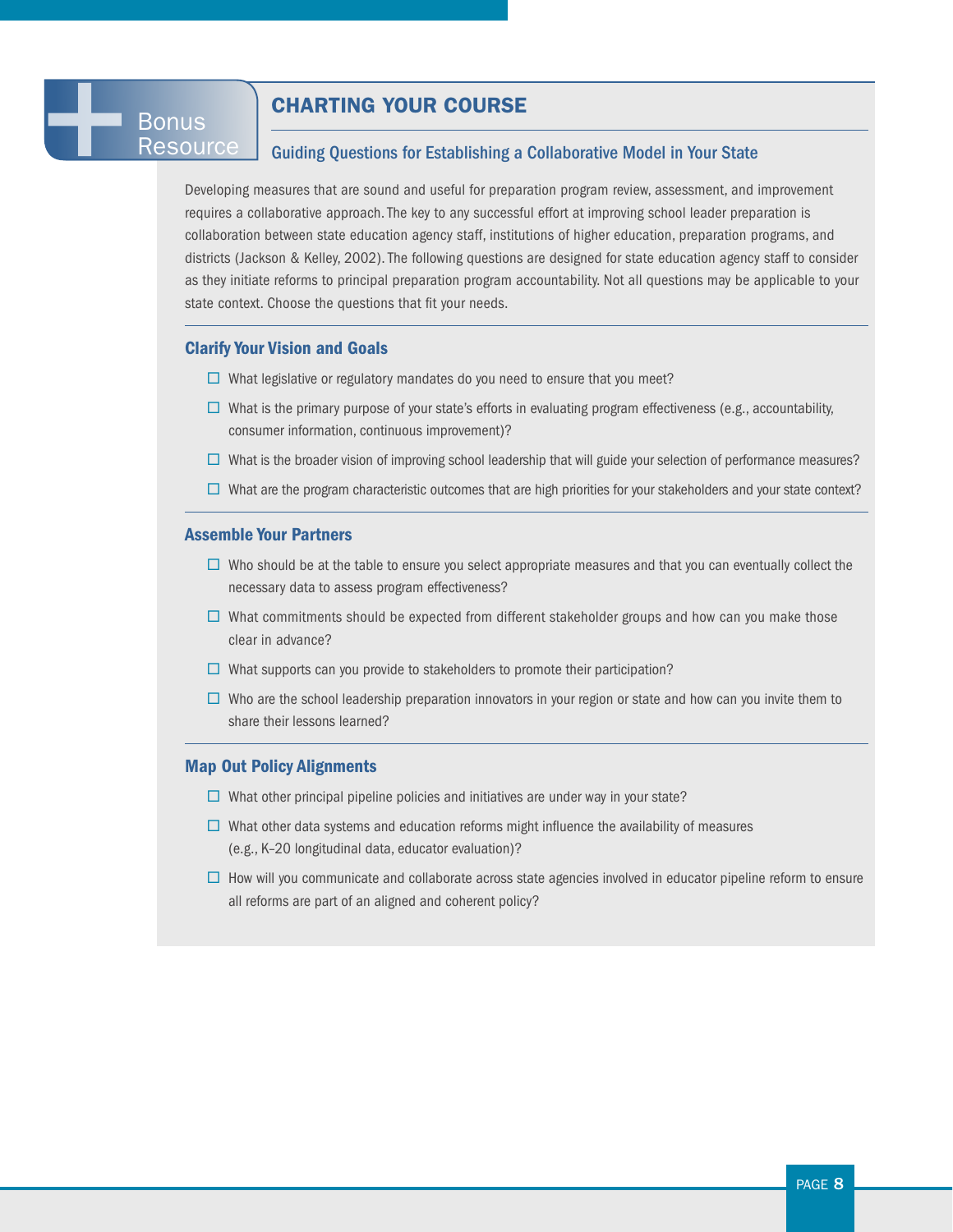#### Inventory Your Data

- $\square$  What data does your state already collect that could inform measures of leadership preparation program effectiveness?
- $\Box$  What is the quality of data already being collected?
- $\square$  What new data might need to be collected? How will you develop or procure the data you need?
- $\Box$  How will the data be used (e.g., for accountability, for funding decisions, to provide targeted supports)?
- $\Box$  What data do preparation programs already collect and what new data should they collect?
- $\Box$  What new data quality assurance processes might need to be developed to improve the accuracy and reliability of the data?
- $\Box$  What technology or infrastructure barriers need to be addressed to collect data for your selected measures?
- $\square$  Who will collect and house the data? How do your state's regulations on public requests for information impact who would be best to collect and house the data?

### Select Your Measures

- $\square$  What sources of evidence will provide accurate and useful information on the most important aspects of principal preparation?
- $\Box$  How will you ensure the measures selected provide information on key areas of interest for your state? (e.g., If high-need schools are a key priority area, are your measures designed to capture data on how many principals are placed in high-need schools, whether they stay there, and if they feel they were well prepared to lead in that context?)
- $\Box$  What information is available about the validity and reliability of the different measures under consideration? Are there any potential unintended consequences that might be associated with using the measures?
- $\Box$  For measures of principal impact on student learning, what evidence is available that the selected student performance measures are reliable but also valid measures of preparation program impact?
- $\square$  Which measures may require a longer timeline for adoption and use (e.g., value-added measurement requires a minimum of three years of data on a single program candidate)?
- $\Box$  How will the data for each measure be analyzed and combined to make decisions about program quality and effectiveness?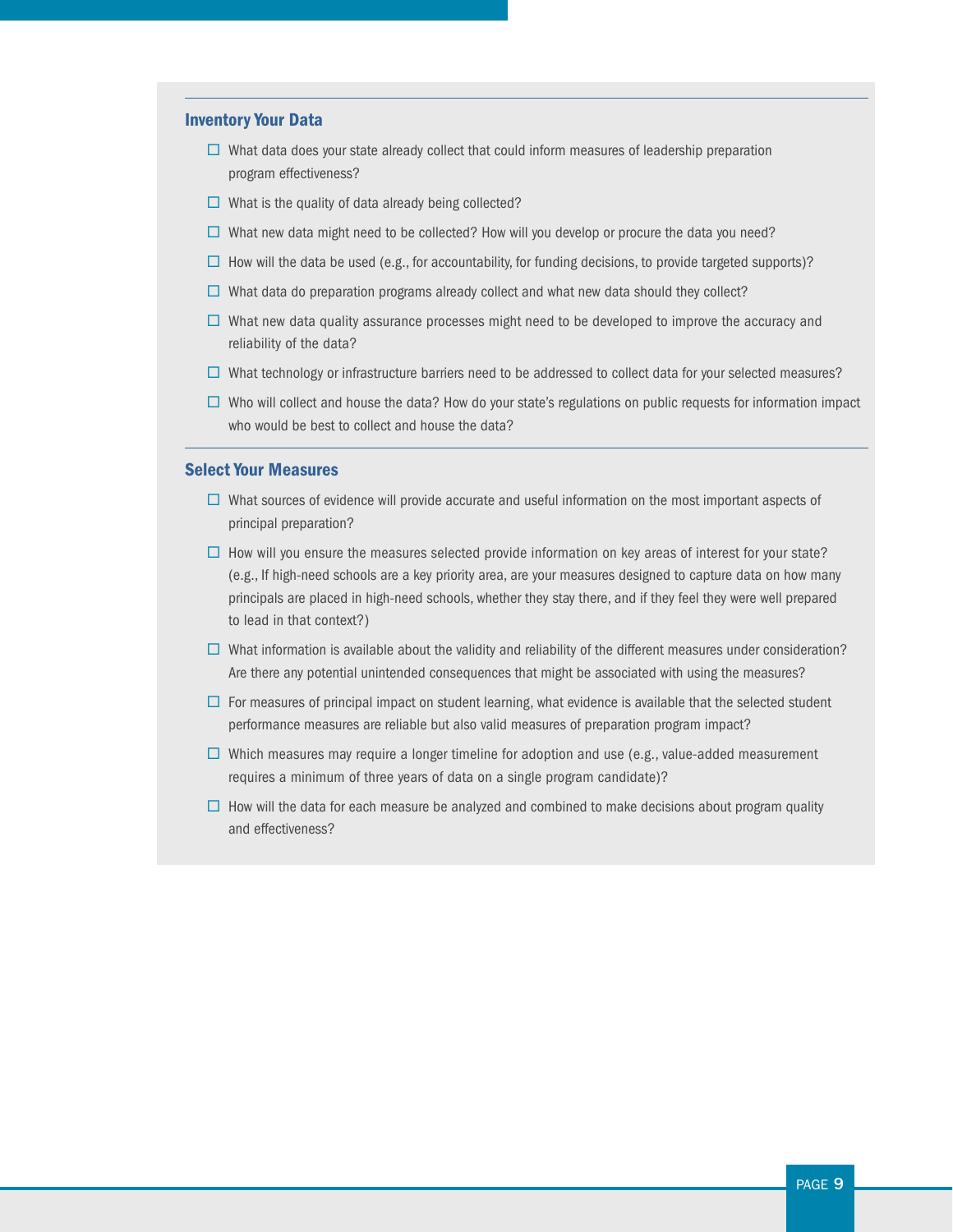## Plan for Continuous Improvement and Transparency

- $\square$  Who will analyze the data on program effectiveness?
- $\Box$  Who is responsible for acting on the data collected on program effectiveness?
- $\Box$  Do those responsible for analyzing and using data have the capacity to do so?
- $\Box$  What supports are needed to facilitate the process of translating newly collected evidence into improved practice?
- $\Box$  How will you monitor the program approval and accreditation system to ensure it is improved on an ongoing basis using information on the quality of data and measures being used?
- $\Box$  How will you gather rigorous feedback from stakeholders on the program approval and accreditation system throughout implementation?
- $\Box$  Will you share program performance data with stakeholders? If yes, in what format?
- $\Box$  How will you ensure that stakeholders using results from the program approval and accreditation system interpret the results appropriately?
- $\square$  How will you assess the impact of the accountability model on preparation program effectiveness?

## **References**

- Briggs, K., Cheney, G. R. Davis, J., & Moll, K. (2013). *Operating in the dark: What outdated state policies and data gaps mean for effective school leadership* (A special report by the George W. Bush Institute). Retrieved from <http://www.bushcenter.org/alliance-reform-education-leadership/arel-state-policy-project>
- Council of Chief State School Officers. (2013, October 23). *Seven states selected to join network for transforming educator preparation* [News brief]. Retrieved from [http://www.ccsso.org/News\\_and\\_Events/](http://www.ccsso.org/News_and_Events/Press_Releases/Seven_States_Selected_to_Join_Network_for_Transforming_Educator_Preparation.html) [Press\\_Releases/Seven\\_States\\_Selected\\_to\\_Join\\_Network\\_for\\_Transforming\\_Educator\\_Preparation.html](http://www.ccsso.org/News_and_Events/Press_Releases/Seven_States_Selected_to_Join_Network_for_Transforming_Educator_Preparation.html)
- Jackson, B., & Kelley, C. (2002). Exceptional and innovative programs in educational leadership. *Educational Administration Quarterly, 38*, 192–212.
- Turnbull, B., Riley, D., & MacFarlane, J. (2013). *Cultivating talent through a principal pipeline. Building a stronger school principalship: Volume 2*. New York, NY: The Wallace Foundation. Retrieved from [http://www.](http://www.wallacefoundation.org/knowledge-center/school-leadership/principal-training/Documents/Building-a-Stronger-Principalship-Vol-2-Cultivating-Talent-in-a-Principal-Pipeline.pdf) [wallacefoundation.org/knowledge-center/school-leadership/principal-training/Documents/Building-a-](http://www.wallacefoundation.org/knowledge-center/school-leadership/principal-training/Documents/Building-a-Stronger-Principalship-Vol-2-Cultivating-Talent-in-a-Principal-Pipeline.pdf)[Stronger-Principalship-Vol-2-Cultivating-Talent-in-a-Principal-Pipeline.pdf](http://www.wallacefoundation.org/knowledge-center/school-leadership/principal-training/Documents/Building-a-Stronger-Principalship-Vol-2-Cultivating-Talent-in-a-Principal-Pipeline.pdf)